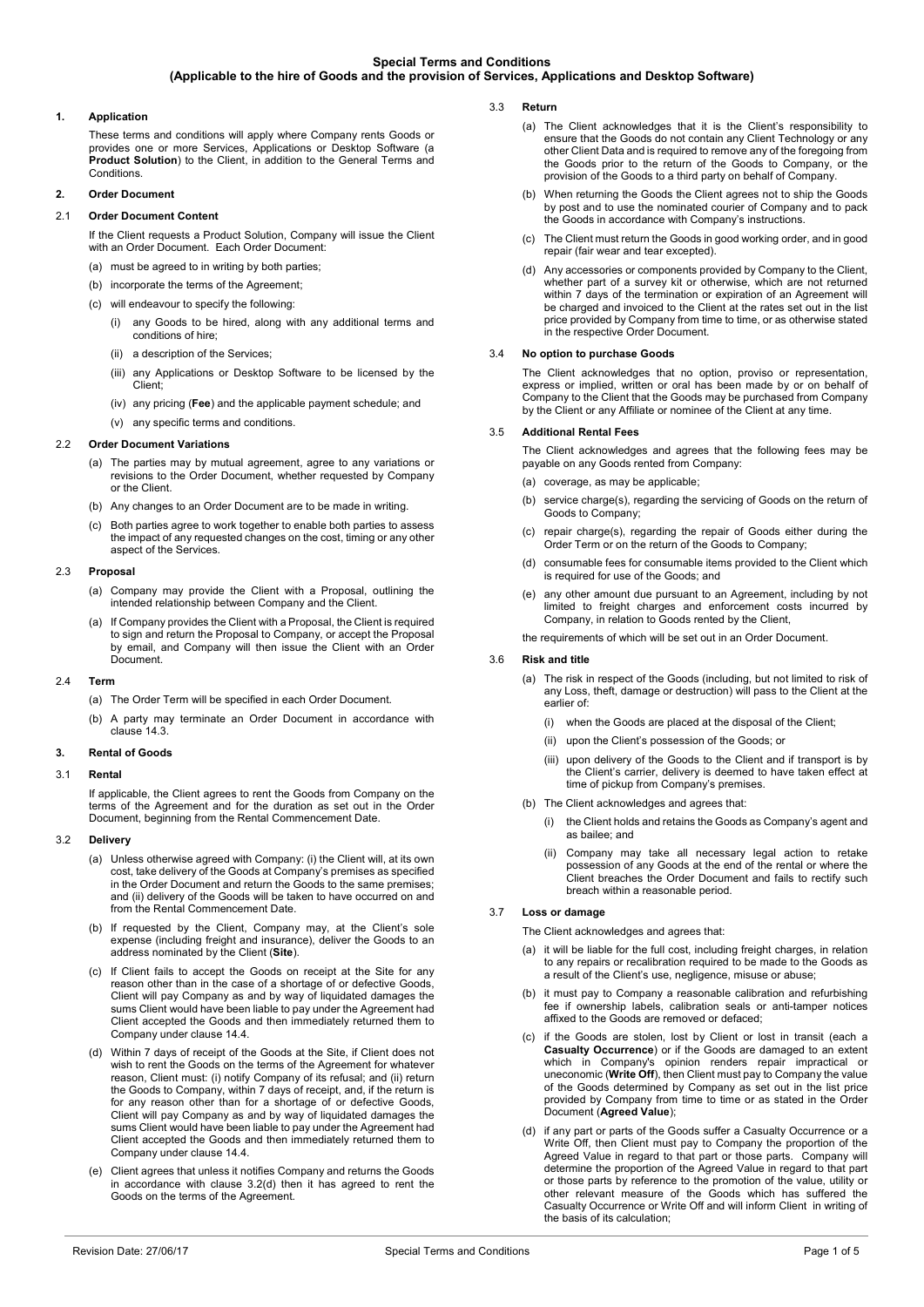- <span id="page-1-0"></span>(e) if the Goods are damaged (excluding normal wear and tear) but are not a Write Off, then Client will indemnify Company for all loss and damage caused, including but not limited to the costs of ensuring that the Goods are restored to a condition satisfactory to Company;
- (f) the amount required to be paid under clauses  $3.7(c)$ ,  $3.7(d)$  or  $3.7(e)$ must be paid by Client to Company on the next payment date after the Casualty Occurrence or Write Off or the last day of the Order Term, whichever occurs first;
- <span id="page-1-1"></span>(g) upon payment of the Agreed Value as required under clause[s 3.7\(c\)](#page-0-1) o[r 3.7\(d\)](#page-0-2) the Agreement will terminate in respect of the Goods or the part or parts of the Goods which suffered the Casualty Occurrence or Write Off. The Agreement will continue in respect of the remainder of the Goods (if any) at a revised rent calculated by Company having regard to the proportion of the value, utility or other relevant measure of the Goods which has not suffered the Casualty Occurrence or Write Off. The revised rent will be advised by Company to Client in writing.
- (h) any termination of the Agreement under clause [3.7\(g\)](#page-1-1) will not prejudice any right or remedy of Company in respect of any antecedent breach by Client under the Agreement;
- (i) if the Goods are damaged or lost, Client must continue to pay the Fees until the Goods have been repaired or the Agreed Value is paid by the Client; and
- <span id="page-1-2"></span>(j) if the Goods are damaged or lost, Client must: (i) notify Company within 7 days of such loss and damage occurring, and in the event of full loss, give details of all or any action taken to recover the Goods and actions taken to report the loss including the filing of a police report (as the case may be); and (ii) return to Company within 7 days any accessories to the Goods lost or damaged, otherwise Company shall be entitled to invoice Client for the accessories at the list price published by Company in accordance with claus[e 3.3\(d\).](#page-0-3)

#### 3.8 **Insurance**

The Client acknowledges and agrees that the Client may be required to hold and maintain insurance coverage in respect of the Goods.

#### **4. Coverage**

- (a) Any requirements, conditions and cost of coverage provided by Company (or its sub-contractors or agents) will be set out in the Order Document or as otherwise provided by Company to the Client.
- (b) When hiring certain Goods the Client may be given the option of paying a cover charge to cover against the risk of down hole loss or damage to the Goods (**Cover Charge**). If applicable, the Cover Charge rate will be stated on the Order Document and will be payable in instalments as agreed in writing with Company.
- (c) If applicable, Clients who wish to elect to pay the Cover Charge must notify Company in writing and Company shall reflect this decision on the Order Document.
- (d) If applicable, Company reserves the right to refuse to accept an election for a Cover Charge if:
	- (i) any debt remains outstanding by Client to Company; or
	- (ii) a claim has already been made in respect to any Goods rented by Client.
- (e) If applicable, and if the Client elects to pay the Cover Charge over Goods, Company agrees to release Client from any requirement to indemnify Company for any loss and damage which occurs to those Goods (including accessories hired) while in use down hole, on the following conditions:
	- (i) if the Goods are lost down a hole, Client must make reasonable attempts to retrieve the Goods and Client must return any accessories to the Goods lost to Company to mitigate the loss. Company will not indemnify Client for any accessories or Goods which have not been lost or damaged, but which are not returned to Company;
	- (ii) Client must notify Company in writing of any loss or damage of the Goods, within 14 days of such loss or damage occurring; and
	- (iii) the loss or damage must not have been caused by:
		- (A) Client opening, tampering or using the Goods in a manner which is inconsistent with its intended use;
		- (B) Client utilising the Goods with any associated running gear when damage to the running gear existed;
		- (C) Client failing to operate or maintain the Goods in accordance with any operating instructions provided by Company; or
		- (D) Client continuing to use to the Goods when damage to the Goods exists.
- (f) If any Goods which have been reported lost down hole are subsequently retrieved or found by Client, Client will be responsible for the Fee in respect of the Goods for the period between the date the Goods were declared lost and the date the Goods are subsequently found or retrieved.

## **5. Services**

## 5.1 **Services**

- (a) If requested, Company agrees to provide the Services to the Client in accordance with the terms of the Agreement and as otherwise set out in the respective Order Document.
- (b) Company agrees to provide the Services to the Client at the Site(s), as set out in the Order Document.

### 5.2 **Relationship**

The parties' relationship is one of principal and independent contractor, not employer and employee, agency or partnership.

#### 5.3 **Scope**

- (a) The parties agree that the precise scope of the Services provided by Company will be as set out in the respective Order Document.
- (b) If the Client wishes to add any additional Services it must enter into a separate Order Document in relation to those Services.
- (c) Subject to any terms that may be set out in the Order Document, Company is not subject to the direction or control of the Client as to the manner in which the Services are completed.

#### 5.4 **Outside Scope**

Any services provided to the Client by Company which are not expressly included in the Services (**Additional Services**) and have not been included in the Fee, will be charged to the Client in accordance with Company's Rate Card, unless otherwise agreed to by the parties in writing.

#### 5.5 **Subcontractors**

Company can delegate the performance of any of the Services to any of its subcontractors, at its discretion, provided that it contractually obliges those subcontractors to confidentiality obligations which are at least as onerous as the obligations of confidentiality in clause [10.3](#page-2-0) and the Company remains liable to the Client for the performance of the Services.

## 5.6 **Service limitations**

- The Client acknowledges and agrees that:
- (a) Company's ability, and obligation, to provide the Services is subject to the Client complying with its obligations under claus[e 8.1](#page-2-1) and any other limitation or exclusion set out in the Agreement;
- (b) unless otherwise agreed in writing, the cost of consumables, replacement parts, hardware, software, network upgrades and any associated services are outside the scope of the Services and are the full responsibility of the Client;
- (c) unless otherwise agreed in writing, any server upgrades, network device maintenance and upgrades and software maintenance and upgrades are outside the scope of the Services;
- (d) Company cannot promise that the Services will be uninterrupted, error-free, or completely secure; and
- (e) there are risks inherent in internet connectivity that could result in the loss of the Client's privacy, Confidential Information and property.

### 5.7 **Access**

Company may access and use Client Data for the purposes of testing and developing the Services, provided that it is on anonymous basis and not attributable to Client.

### **6. Applications and Desktop Software**

- (a) If applicable, Company grants to the Client a licence to certain Applications or Desktop Software the details of which will be set out in an Order Document.
- (b) The Client acknowledges and agrees that the Applications and Desktop Software may be subject to additional terms and conditions, and the Client must comply with those terms and conditions notified to it from time to time (including, but not limited to, the terms and conditions of terms of insurance in respect of the Goods and Third Party Licenses).
- (c) Applications may be provided to the Client as a service via an internet portal accessible application using login details applicable to the Licensee. The Client agrees to treat those login details as Confidential Information.

## **7. Third Party Content**

The Client acknowledges and agrees that:

- (a) Third Party Content may be utilised in connection with an Agreement (including as part of the Applications, the Desktop Software, the Services or the Additional Services);
- (b) Third Party Content may be subject to Third Party Licences;
- (c) it must fully comply with the terms and conditions of all Third Party Licences notified to the Client from time to time; and
- (d) Company has no control over the content or performance of any Third Party Content.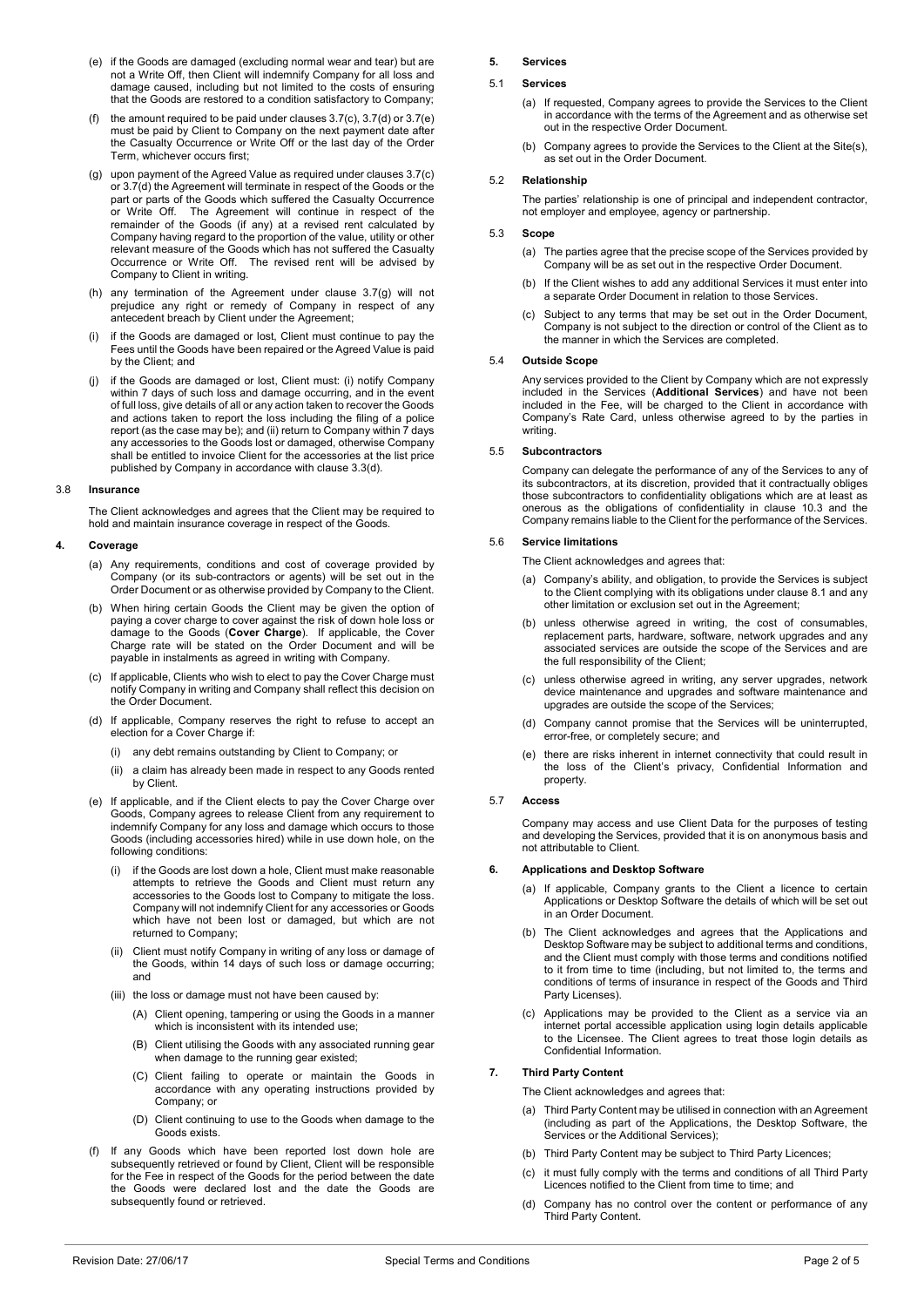## **8. Obligations and covenants**

# <span id="page-2-1"></span>8.1 **General obligations and covenants**

The Client must, and must ensure its Personnel, in addition to any other Client obligations set out in the applicable Order Document):

- (a) provide Company with all reasonable information and access to its premises, Sites, computer and network systems in order for Company to provide the Services in accordance with the terms of the Agreement;
- (b) if required, provide adequate conditions for Company's personnel at the Client's premises and Sites, including, but not limited to, workspaces, heating, lighting, ventilations, electric current and outlets, internet and long-distance telephone access;
- (c) promptly notify Company of any event or incidents that is likely to or will impact on the provision of the Services or any other obligation of Company (including but not limited to any Exceptional Circumstances);
- <span id="page-2-3"></span>(d) hold all licenses and authorisations (including import, export and radiation source licences) required by Law anywhere in the world where the Client imports, possesses or uses the Goods, Applications or Desktop Software;
- <span id="page-2-6"></span>(e) if applicable, at all times keep and maintain the Goods properly serviced, in proper working order and condition, including but not limited to regular required maintenance of any diesel engines and lubrication to bearings and ensure that records are maintained for the operational time of the Goods and make those records available to Company within 2 days of receiving a request to do so;
- (f) keep the Goods at the premises authorised by Company unless written permission has been obtained from Company to relocate the Goods elsewhere;
- (g) use the Goods, Applications and Desktop Software carefully and properly and comply in all respects with the instructions and recommendations of Company;
- (h) permit Company and its Personnel, to enter the premises of the Client at all reasonable times in order to inspect the Goods;
- (i) keep the Goods in a safe place;
- (j) not modify or repair the Goods, Applications or Desktop Software without written consent from Company;
- (k) not use the Goods, Applications or Desktop Software for any illegal purpose and must comply in all respects with all applicable Laws reasonably necessary for the safe and lawful operation of the Goods, Applications and Desktop Software;
- (l) not place, or allow to be placed, on the Goods any plates or marks that are inconsistent with the ownership of Company;
- (m) notify any person seizing or claiming an interest in the Goods of the ownership of Company and must give immediate written notice to Company of such seizure or claim;
- (n) not without Company's prior written consent: (i) agree, attempt, offer or purport to sell, assign, sublet, lend, pledge, mortgage, let on hire or otherwise part with or attempt to part with the personal possession of or otherwise deal with the Goods; or (ii) allow any encumbrance, charge or lien of any kind to arise or remain on the Goods or any part of the Goods; or (iii) conceal or alter the Goods or make any addition to the Goods except as requested by Company;
- (o) promptly notify Company of any event that is likely to or will impact on the condition or operation of the Goods or the provision of the Services, Applications or Desktop Software;
- (p) take sole responsibility for Client Data including back-ups; and
- (q) comply with any reasonable direction of Company in relation to the **Agreement**

# 8.2 **Acknowledgement on Outputs**

The Client must acknowledge on all Outputs (and any accompanying documentation) that:

- (a) such Outputs are confidential; and
- (b) Company will not be liable in any way for any Loss arising from any error, inaccuracy, incompleteness or other defect in the Outputs.

# <span id="page-2-2"></span>**9. Fee and Payment**

# 9.1 **Payment**

The Client agrees to pay Company all Fees under the Agreement.

# 9.2 **Expenses**

The Client acknowledges and agrees that, in addition to the Fees, the Client may be required to pay for any expenses incurred by Company including but not limited to reasonable travel, including flights, and accommodation expenses, as set out in the Order Document. Company agrees to provide the Client with a copy of such expenses, on request.

# <span id="page-2-5"></span>9.3 **Late or non payment of invoices**

If the Client defaults in paying an invoiced amount or any amount otherwise due and owing from the Client to Company and fails to rectify

such default within 14 days of receiving a notice from the Company to do so, Company may do any one or more of the following:

- (a) request the return of the Goods or enter the premises of the Client to collect the Goods (as otherwise provided by claus[e 14.5\)](#page-3-2);
- (b) restrict or suspend the provision of the Services, Applications or Desktop Software; or
- (c) terminate the Agreement or all applicable Agreements.

# 9.4 **Obligation to pay not affected by licensing and training**

The Client acknowledges and agrees that all licenses, authorisations and training in relation to Goods, Applications and Desktop Software are the sole responsibility of the Client and that the Fee must be paid to Company under the terms of this clause [9](#page-2-2) even if the Client (or its Personnel):

- (a) does not have all required licences or authorisations referred to in clause [8.1\(d\);](#page-2-3) or
- (b) has not completed the required training.

# <span id="page-2-7"></span>**10. Intellectual Property Rights**

# 10.1 **Client Technology and Client Data**

No rights of ownership to Client Technology and Client Data are transferred under the Agreement and all such rights remain the sole property of the Client.

## 10.2 **Company Technology**

No rights of ownership to the Intellectual Property Rights created, owned or licensed by Company are transferred under the Agreement. All Company Technology remains the sole property of Company (or its third party licensors, as the case may be). Any Intellectual Property Rights created in the course of Company performing its obligations under the Agreement including but not limited to the Services, will be owned by (and assigned to) Company.

## <span id="page-2-0"></span>10.3 **Prohibited activities**

- (a) Each party must not do or permit or omit to do any act which infringes the Intellectual Property Rights of the other party (or its licensors).
- <span id="page-2-4"></span>The Client acknowledges and agrees, as a fundamental condition of the Agreement, that:
	- (i) the Goods must not be dismantled, tampered with or opened up in any way except in accordance with the Company field guide issued with the Goods; and
	- (ii) it must not engage in, or permit, reverse engineering of the Goods, Applications or Desktop Software (or all of them).
- (c) The Client also acknowledges and agrees that any information derived from a breach of clause [10.3\(b\)](#page-2-4) is deemed Confidential Information of Company.

# **11. Confidential Information**

- (a) Each party must keep the other party's Confidential Information, confidential.
- (b) A party must not, without the prior written approval of the other party, disclose the other party's Confidential Information.
- (c) Each party must take all reasonable steps to ensure that its Personnel engaged for the purposes of the Agreement, do not make public or disclose the other party's Confidential Information.

## <span id="page-2-8"></span>**12. Liability**

## 12.1 **Exclusion**

- (a) The parties agree that Company will not be liable for loss of Client Data or for the Client's reliance on any Client Data or other data obtained or produced in connection with the Agreement (including any Loss incurred, or any disclosure made to any stock exchange, based on such reliance).
- (b) The Client agrees not to make any claim against the third party provider of the hosting services.
- (c) Company will not be liable for any pollution or contamination emanating from or caused by the Goods.

### 12.2 **Limitation of liability**

If Company is liable under (or in connection with) an Agreement, then irrespective of anything else in the Agreement or at Law, Company's cumulative liability (whether under contract, tort, equity, statute or otherwise) in the aggregate (to the fullest extent permitted by Law) will in no event exceed the sum of the Fees paid by the Client to Company under the Agreement.

## <span id="page-2-9"></span>**13. Indemnity**

The Client agrees to indemnify Company (and to hold Company harmless and keep indemnified) in relation to any and all Loss Company (or its Affiliates) incurs (or will incur) as a result of (or in connection with):

- (a) the Client's (or its Personnel's) use of the Goods, Applications or Desktop Software;
- (b) Company seizing or storing the Goods; or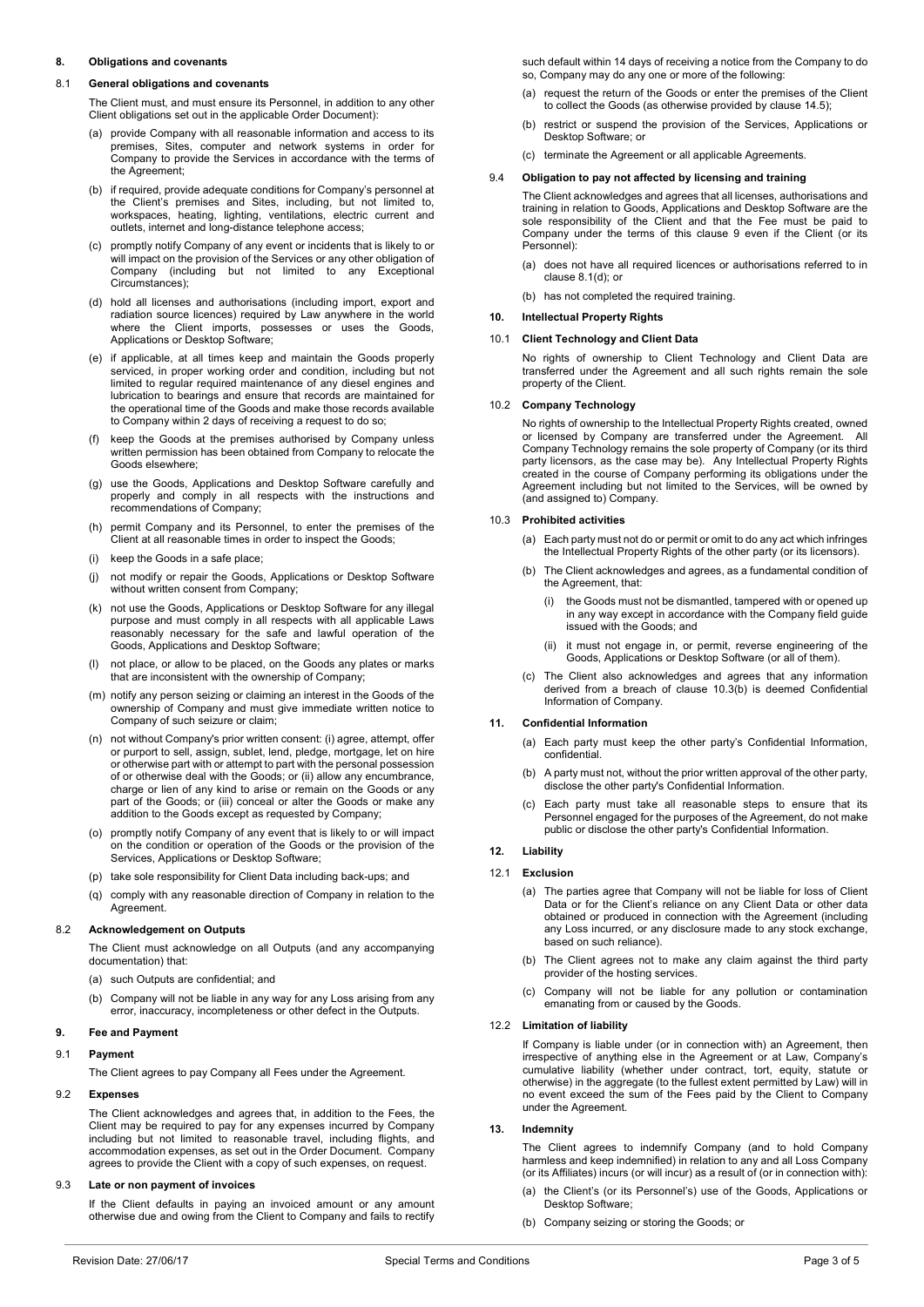(c) a person being injured or killed or property being damaged by the Goods or its use,

due to the negligence or wilful misconduct of the Client.

## **14. Suspension and termination**

### <span id="page-3-3"></span>14.1 **Suspension**

Company may temporarily suspend (in part or in whole) the provision of the Product Solution to the Client if:

- (a) Company is required by Law to do so;
- (b) such suspension is pursuant to claus[e 9.3](#page-2-5) (late payment of invoice);
- (c) there is an attack on the Reflex HUB or the Reflex HUB is accessed or manipulated by a third party without consent;
- (d) the Client is in breach of any of its obligations under an Agreement; or
- (e) there is another event for which Company reasonably believe that the suspension of provision of the Services or the Applications to the Client is necessary to protect the Reflex HUB, Company network or other customers.

#### 14.2 **Effect of suspension**

Suspension in accordance with claus[e 14.1](#page-3-3) will not affect any right which accrue prior to, or after, suspension of the Client's obligations under the Agreement.

#### <span id="page-3-0"></span>14.3 **Termination**

- (a) Company has the right to terminate an Order Document during the Order Term in respect of all, or any specified part, of the Product Solution, where the Client has breached any of its obligations under the Agreement and fails to remedy such breach within 14 days of receiving written notice to remedy the breach.
- <span id="page-3-4"></span>(b) Client has the right, subject to the conditions set out in clause [14.4](#page-3-1) (if applicable) and clause [14.5,](#page-3-2) to terminate an Order Document during the Order Term in respect of all, or any specified part, of the Supply on any date (**proposed termination date**).

#### <span id="page-3-5"></span><span id="page-3-1"></span>14.4 **Termination in relation to rental of Goods**

- (a) Where Goods are being rented, the Order Document may only be terminated or partially terminated under claus[e 14.3\(b\)](#page-3-4) if: (i) on or prior to the proposed termination date, Client returns the Goods or the specified part of the Goods, at Client's expense, and in the condition required by clause [8.1\(e\),](#page-2-6) to Company at the specified address; or (ii) the Goods have been lost, and Company has been notified in accordance with clause [3.7\(j\).](#page-1-2)
- (b) Where the Agreement is terminated under this claus[e 14.4](#page-3-1) as to part only of the Goods, Company will, acting reasonably, determine the amount due for the purposes of claus[e 14.4\(a\)](#page-3-5) and the revised rent in respect of the remainder of the Goods by reference to the proportion of the value, utility or other relevant measure of the part of the Goods to which termination applies.

### <span id="page-3-6"></span><span id="page-3-2"></span>14.5 **Consequences of termination or expiration**

Upon termination or expiration of an Order Document:

- (a) Client must immediately on or prior to the termination or expiration date (as the case may be) deliver any Goods, at Client's expense, to the address specified by Company from time to time or as stated in the Order Document;
- (b) if the Client does not comply with claus[e 14.5\(a\),](#page-3-6) Company may take all necessary legal action to retake possession of any Goods;
- (c) any Services or Additional Services will cease;
- (d) any licence to an Application or Desktop Software will terminate;
- (e) all money due by the Client to Company under any Order Document must be paid in full;
- where applicable, Client Data will be deleted from Company servers after a period of 12 months from the date of expiration or termination; the Client may request data to be deleted prior to this period or request for ongoing storage which will be charged on a per Mb basis.

#### <span id="page-3-7"></span>14.6 **Survival**

- (a) All obligations of Client under an Agreement will survive the expiration or termination of the Agreement to the extent required for full observance and performance.
- (b) The following clauses survive termination of the Agreements: clause [10](#page-2-7) (Intellectual Property Rights); clause [10.3](#page-2-0) (Confidentiality); clause [12](#page-2-8) (Liability); clause [13](#page-2-9) (Indemnity); clause [14.5](#page-3-2) (Consequences of Termination) and this clause [14.6.](#page-3-7)

## **15. Force Majeure**

## 15.1 **Suspension of obligations**

### If a party (**Affected Party**):

(a) is prevented from, or delayed in, performance an obligation (other than an obligation of the Client to pay money) by an event of Exceptional Circumstance; and

- (b) the Affected Party as soon as possible after the event of Exceptional Circumstance notifies the other party providing particulars of:
	- (i) the event of Exceptional Circumstance;
	- (ii) the anticipated period of delay; and
	- (iii) the action (if any action is reasonably possible) the Affected Party intends to take to mitigate the effect of the delay,

then those obligations of the Affected Party are suspended for the duration of the event of Exceptional Circumstance.

## 15.2 **Obligation on other party**

The party which is not the Affected Party must use all reasonable endeavours to remove or mitigate its Loss arising from, and the effects of, the event of Exceptional Circumstance.

### **16. Notices**

Any notice to be given or made pursuant to the Agreement shall be in writing in the English language and may be signed by the authorised agent of the party giving the same and may be served either:

- (a) personally; or
- (b) by delivering the same by registered post to a party at its registered office or business premises or at any other address of which prior notification shall have been given by the addressee prior to the dispatch of the said notice and any notice given by post shall be deemed to have been received by the addressee at the expiration of two (2) Business Days after the same has been properly posted; or
- (c) by electronic mail, when the sender's computer reports that the message has been delivered to the electronic mail address of the addressee as provided on the party's website or as notified by one party to the other party from time to time; but if delivery is made after 5pm on a Business Day, then it must be treated as being received on the next Business Day.

### **17. Miscellaneous**

## 17.1 **Severability**

If a provision of the Agreement is illegal, invalid, unenforceable or void in a jurisdiction it is severed for that jurisdiction and the remainder of the Agreement has full force and effect and the validity or enforceability of that provision in any other jurisdiction is not affected.

### 17.2 **Application of indemnities**

Subject to any other provision of the Agreement, the indemnities in the Agreement are continuing obligations, independent from the other obligations under the Agreement and continue after the Agreement ends. It is not necessary for a party to incur expense or make payment before enforcing a right of indemnity.

## 17.3 **Taxes**

Client must pay all taxes which may be payable or determinable in connection with the execution, delivery, performance of the Agreement or any payment or receipt contemplated by it.

## **18. Definitions**

Capitalised terms used but not defined herein have the meanings assigned to them in the General Terms and Conditions. Otherwise, the following terms have the meanings set out below:

#### **Client Data** means all data:

- (a) collected and stored by the Goods in the course of the Client's use; or
- (b) uploaded to an Application by the Client, as well as any Outputs.

**Client Technology** means the Intellectual Property Rights of the Client which are demonstrated to be created independently of an Agreement and the Company Technology.

**Company Technology** means all Intellectual Property Rights owned by Company, or licensed to Company by a third party, including but not limited to the Applications, Desktop Software, Goods and any Intellectual Property Rights created in the course of providing the Services.

**Confidential Information** means, in relation to each party (for the purposes of this definition, **Discloser**), all information disclosed by or on behalf of the Discloser, concerning or relating to:

- (a) is by its nature confidential;
- (b) is designated as confidential by the Discloser;
- (c) the recipient knows or ought to know is confidential,
- but excluding any such information:
- (d) which is publicly known;
- (e) which is disclosed to the other party without restriction by a third party (other than the Discloser) and without any breach of confidentiality by that third party; or
- (f) which is developed independently by other party without reliance on any of the confidential information.

**Exceptional Circumstances** means a circumstance beyond the reasonable control of the parties which results in a party being unable to